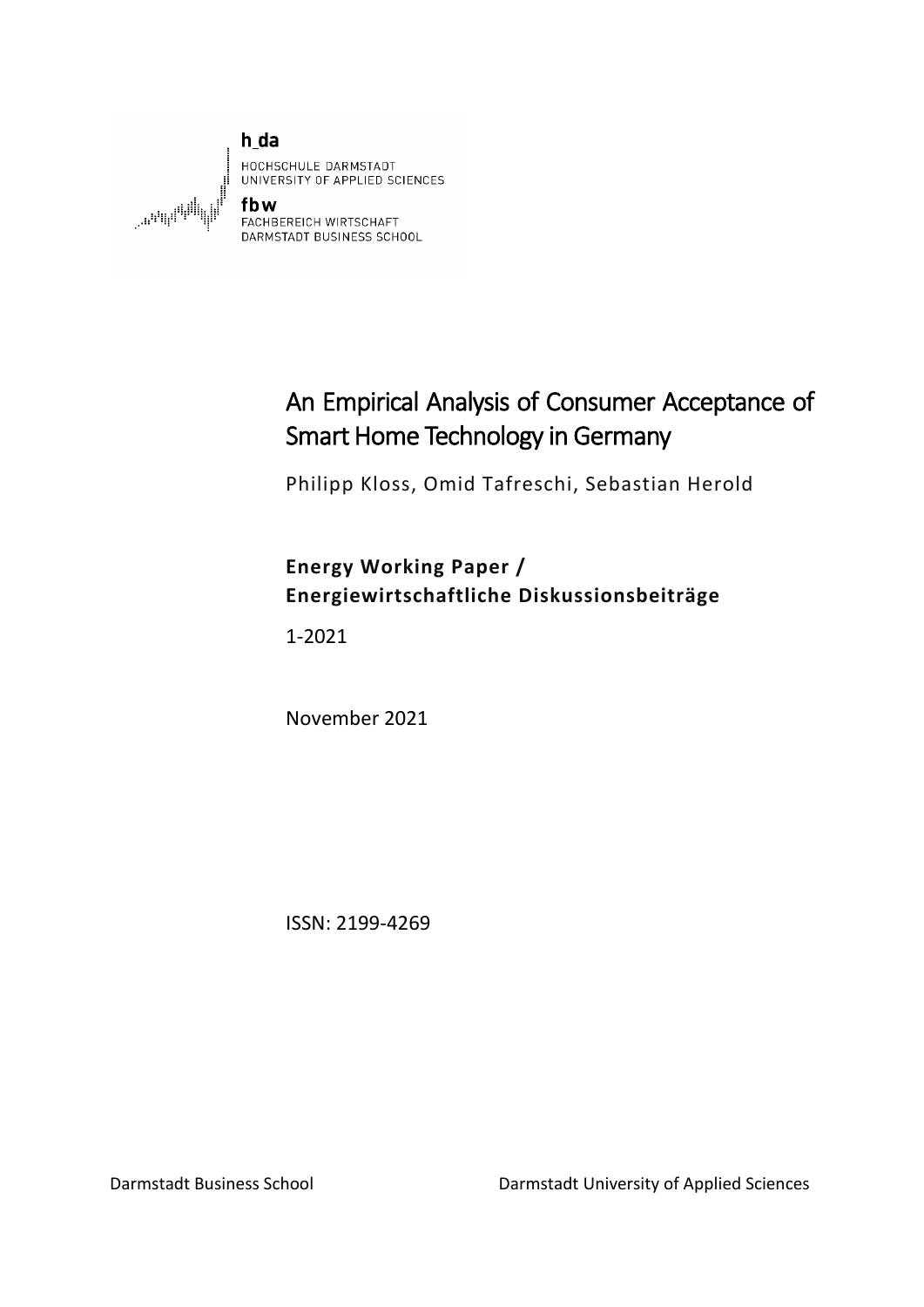The Working Paper Series **Energiewirtschaftlichen Diskussionsbeiträge** is published in the context of Energy Studies at the Darmstadt University of Applied Sciences (www.fbw.h-da.de).

The authors:

**Philipp Kloss**, Darmstadt University of Applied Sciences.

**Prof. Dr. Omid Tafreschi**, Darmstadt University of Applied Sciences.

**Prof. Dr. Sebastian Herold**, Darmstadt University of Applied Sciences.

Contact:

omid.tafreschi@h-da.de

The responsibility for working papers lies solely with the authors.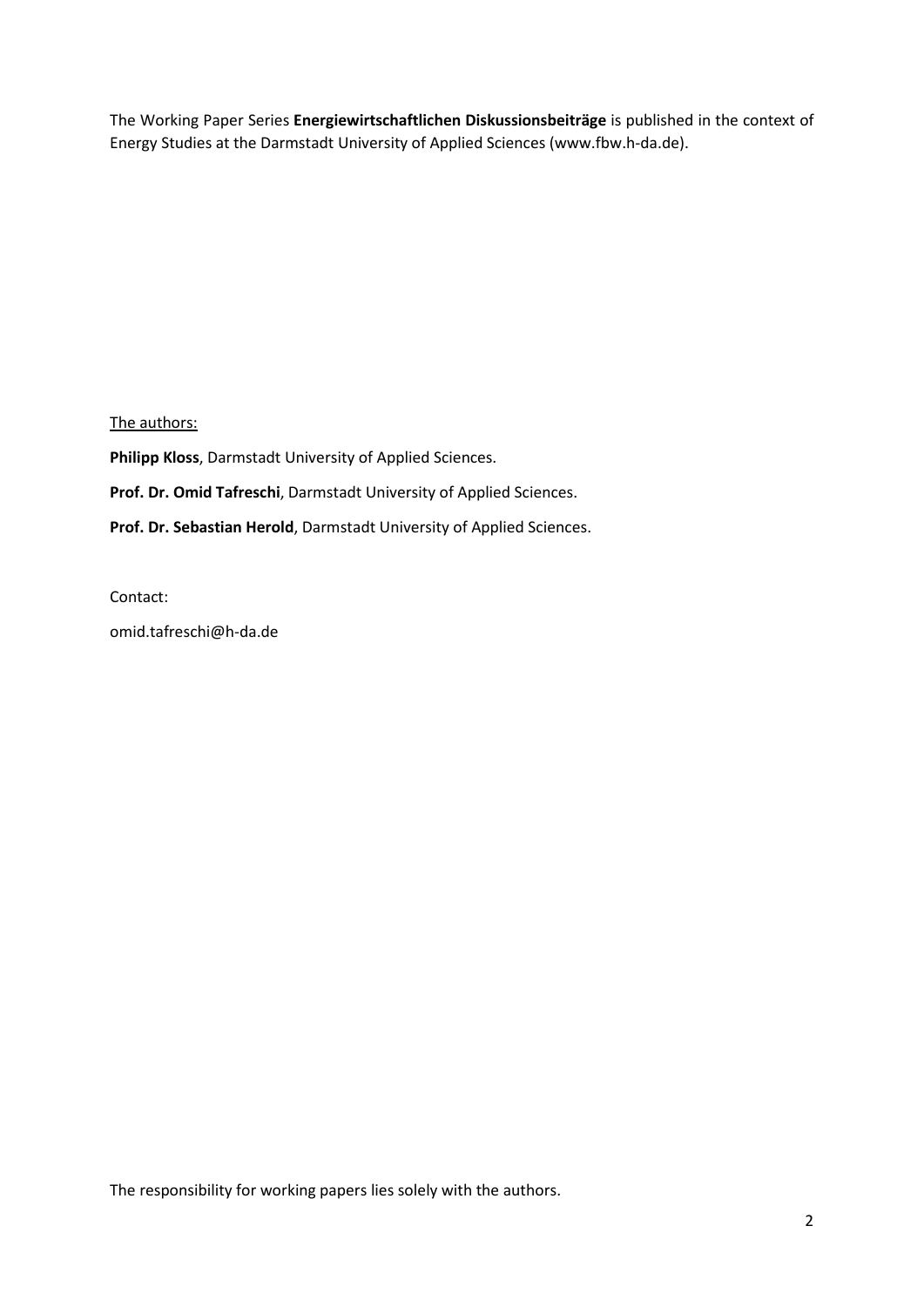# An Empirical Analysis of Consumer Acceptance of Smart **Home Technology in Germany**<br>Philipp Kloss, Omid Tafreschi, Sebastian Herold

#### Abstract

Smart home technology is considered a growth market, which could profoundly affect everyday's life regarding comfort, security and energy efficiency. Further market development does not only depend on ongoing technological progress but especially on users' acceptance and use of smart home technology. Based on adopted versions of the Technology Acceptance Model by Davis and the Unified Theory of Acceptance and Use of Technology by Venkatesh, this paper analyses with an empirical investigation of the German market which factors influence acceptance and use of smart home technology and which potential providers are most trusted by consumers. The empirical investigation confirms the relevance of convenience aspects which have to be balanced against perceived data protection and privacy risks, while ecological considerations are - surprisingly - not significantly relevant. The study confirms that different providers are given considerably different levels of trust, with utilities having a clear confidence advantage over other providers.

**Keywords:** Smart Home Technology, User Acceptance, Data Protection, Privacy, Utilities, Trust

## 1. Introduction

Technical progress initiates constant changes in almost all areas of life. One current development is the smart home technology. It enables the networking, regulation and monitoring of technical devices in private households, which can lead to increased personal comfort, perception of higher security and more efficient energy use [1]. In times of increased environmental and climate awareness, the latter could be of particular relevance. In all G20 countries except Russia, a majority of the population considers climate change to be a 'major threat' [2]. However, in addition to overly complicated operation of the technology, the perceived security risk of external intervention in the control of one's own home by hackers or, in particular, a lack of confidence in the adequate protection of the extensive personal data generated by smart homes could have an inhibiting effect [3]. While the obstacle factors of ease of use and protection against hackers are issues of technical development, the protection of personal data is about trust in the technology provider. Potential providers from different

industries could be given different levels of trust in the perception of customers.

Smart home technology is considered a growth market with revenue forecasts that predict a 50% increase in the three major economic regions of the USA, China and the EU to a combined EUR 100 billion between 2020 and 2023, distributed into EUR 40 billion in the USA and nearly EUR 30 billion each in China and the EU [4]. Within the EU, Germany is again the largest market, which could reach EUR 6 bn in 2023 [4]. Sensitivity to data protection issues is particularly pronounced in Europe [4], so further market development depends on current and potential users' confidence in technology and providers. In order to provide a better understanding of this, this paper conducts an empirical investigation for the German market of factors influencing the acceptance and use of smart home technology and of potential providers most trusted by consumers.

This paper builds on the Technology Acceptance Model (TAM) by Davis [5] and the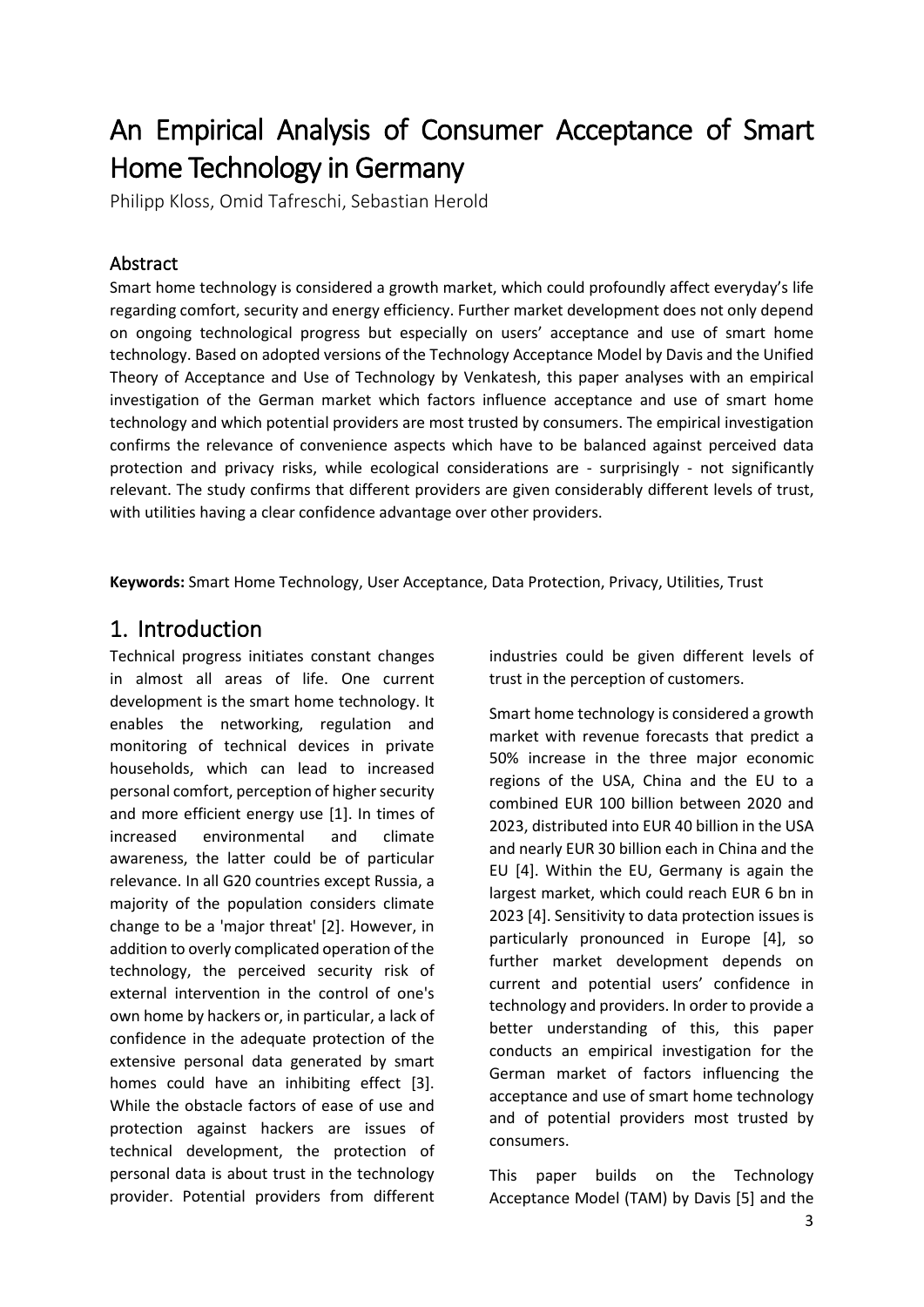Unified Theory of Acceptance and Use of Technology (UTAUT) by Venkatesh [6], presented in Chapter [1,](#page-3-0) which is further enhanced for the domain smart home. The further enhanced theory is used in an empirical study to answer the following two questions: 1. Which factors influence the acceptance and use of the smart home technology? 2. Which business sectors enjoy the greatest trust from the consumers' point of view? In order to answer these questions, seven hypotheses are

## 2. Technology Acceptance

Acceptance is a subjective construct that represents the rejection or endorsement of material things and immaterial values or norms [7]. One model that maps factors that explain the acceptance of information technology systems is the Technology Acceptance Model by Davis (TAM) [8]. As decisive factors, Davis focuses on the perceived usefulness and the perceived ease of use. Davis [8] describes the perceived usefulness as the factor that a person believes would improve his or her work performance by using the system. In the technical context, this means that a positive relationship is established between the use of the technology and future performance improvement, supported by a high perceived usefulness of the system. Perceived ease of use, on the other hand, describes the factor by which a person assumes that a technical

set out in Chapter [3,](#page-4-0) which are then tested in an empirical study. The questionnaire designed for this purpose uses a six-level Likert scale and was answered online by 372 participants in the fourth quarter of 2019. The statistical evaluation and confirmation or rejection of the hypotheses in Chapter [1](#page-6-0) enables a wellfounded answer to the questions raised previously. Finally, a summary and outlook on further research issues follow in Chapter [1.](#page-8-0)

<span id="page-3-0"></span>system can be used without effort. The simpler a technology is experienced, the more useful it is perceived to be and the more likely it is to be used. King [9] demonstrated the success of the TAM in an analysis of 88 studies in which the TAM was used. The results confirmed the validity of the model, but also showed potential for better applicability by using other variables, such as experience, to explain the factors.

Building on TAM, Venkatesh et al. [6] developed an overall construct for the theoretical acceptance and use of technology (Unified Theory of Acceptance and Use of Technology, UTAUT) on the basis of eight theoretical models for explaining and predicting user behavior. [Figure](#page-4-1) 1 shows this further development.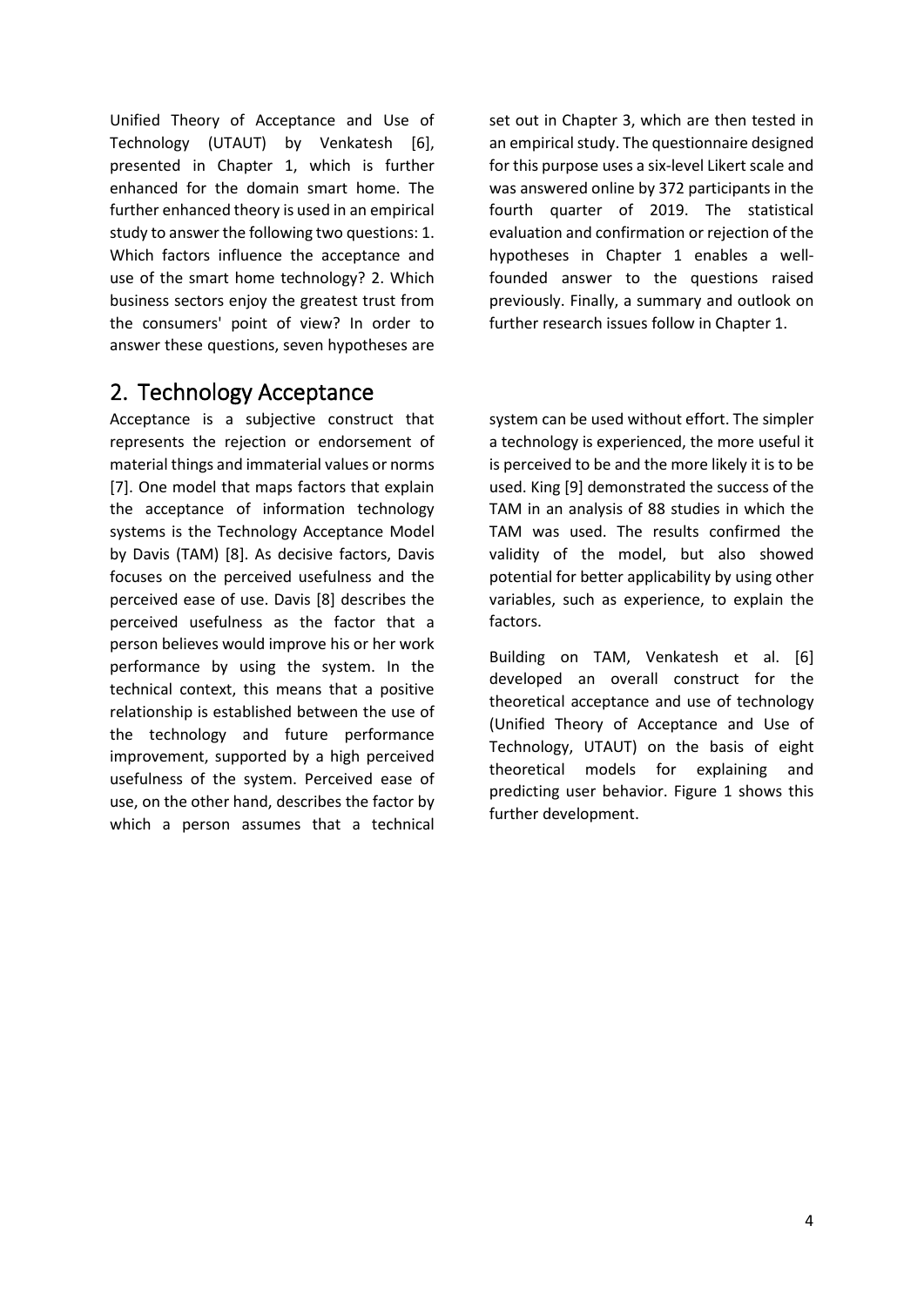

<span id="page-4-1"></span>Figure 1: Unified Theory of Acceptance and Use of Technology [6]

UTAUT is based on four core determinants which set the intention and the usage behavior. These are performance expectancy, effort expectancy, social influence and facilitating conditions. These core determinants are in turn governed by moderator variables such as gender, age, experience and voluntariness of use. Overall, the model for UTAUT can be understood as an improved variant of the TAM for presenting an overall picture of acceptance.

# <span id="page-4-0"></span>3. Smart Home

Marikyan et al. have conducted a systematic literature review of smart home and define it as follows:

"The smart home represents smart devices and sensors that are integrated into an intelligent system, offering management, monitoring, support and responsive services and embracing a range of economic, social, health-related, Furthermore, the model has been successfully used and extended in numerous studies. To this end, Venkatesh et al. [10] analyzed studies in which the UTAUT was used and modified for research. After analyzing the results of 65 scientific studies with integrated UTAUT, Chang [11] also confirms that the four core determinants mentioned above have a significant influence on the intention to use technology.

emotional, sustainability and security benefits." [1]

Based on the previously presented theories of acceptance formation and with the help of further determinants of other studies [12, 13], this paper develops the adapted technology acceptance model shown in [Figure 2.](#page-5-0)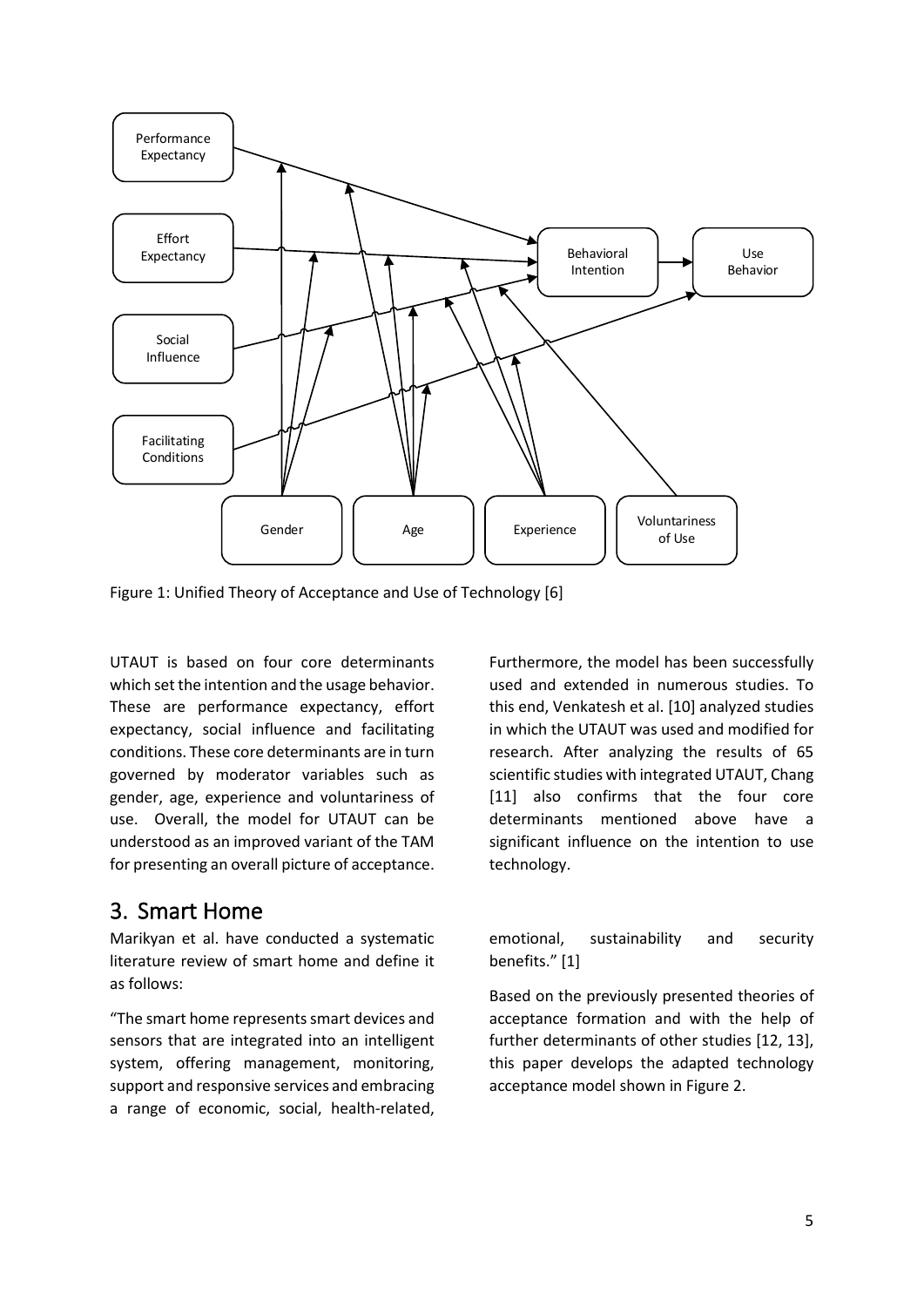

<span id="page-5-0"></span>*Figure 2 Adapted UTAUT for Smart Home*

Based on the adapted UTAUT [\(Figure 2\)](#page-5-0), the following two questions are derived and seven hypotheses are formed to answer them:

#### **1 Which factors influence the acceptance and use of smart home technology?**

*H1: The higher the expected performance benefit, the higher the intention to use the technology.*

*H2: The lower the expected effort of use, the more positive is the intention to use the smart home technology.* 

*H3: The environmental awareness as well as the current energy saving behavior of a person* 

*have a positive influence on the intention to use the technology.* 

*H4: The greater the perceived risks regarding data protection and privacy, the lower is the intention to use the technology.* 

*H5: The more usage possibilities are known, the more positive is the expected performance.* 

*H6: The more reasons for rejection are given, the worse is the expected performance.*

#### **2: Which business sectors enjoy the greatest trust from the consumers' point of view?**

*H7: Consumers have different levels of trust in companies from different sectors*

#### 4. Research Design

To verify the formulated hypotheses and to answer the research questions posed, an empirical study was conducted in Germany. A population of 53 million people was assumed, who are citizens between 18 and 69 years of

age. The assumption is based on the initial situation that tenants and owners of real estate are generally 18 years and older and that in Germany Internet usage, which is a prerequisite for most smart home applications,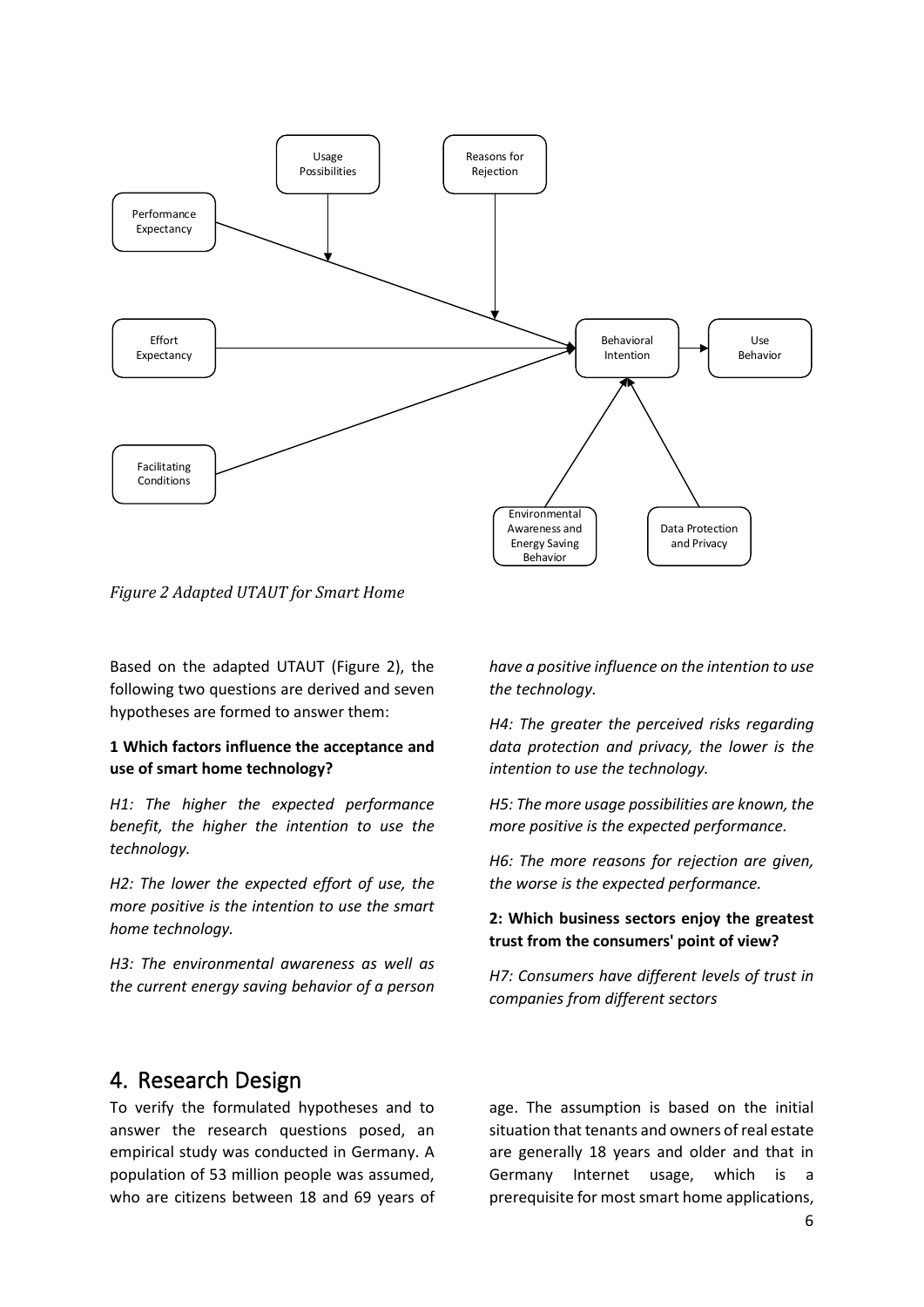drops sharply beyond the age of 69 [14]. Based on the population to be considered and a calculation of the necessary sample size, a minimum number of 272 survey participants was identified. Due to the context of the acceptance object, the use of an online-based questionnaire was appropriate. For this purpose, question constructs were set up which served to directly answer the hypotheses. Exemplary for H3 are "I would describe my general behavior as environmentally conscious" and "I consciously use products that consume less energy". For H7, the question was asked "Who would you entrust your personal data, i.e. usage data, from the smart home to?" with a choice between different provider groups. In addition to questions about the subjective attitude or opinion of the participants statistical data was collected. To operationalize the questions, a six-level Likert scale was invariantly used to enable uniform calculation of sum or average values and better comparability. The extreme points of the scales were labelled "do not agree" and "fully agree". The data collection took place over a nine-week period from 21 October 2019 to 23 December 2019 and was disseminated primarily via social media. A total of 372 people took part in the survey. After adjusting for incomplete and inconsistent data, 286 data sets were used for further analysis. The previously defined sample size of at least 272 participants was thus achieved. To check the reliability of the collected data, a reliability test according to Cronbach's Alpha was carried out before further analysis of the data. It describes the degree of internal consistency of a scale, whereby it can assume values between 0 and 1  $[15]$ . Generally, values  $> 0.7$  are considered acceptable or good [16]. The alpha coefficient for all constructs is between 0.688 and 0.890. In addition, a factor analysis of the selected questions was performed and all related items that load the same factor were considered for further evaluation. This was primarily carried out using linear regression analyses to map relationships between the interval-scaled variables and to determine the significance of the models.

# 5. Results

The application of the aforementioned methods results in the following findings for the hypotheses formulated in Chapter [3:](#page-4-0)

|                | Coefficient of                                    | F-         | $Sig. (p-$ | Regression  | t-         | $Sig. (p-$ | Confirmed |
|----------------|---------------------------------------------------|------------|------------|-------------|------------|------------|-----------|
|                | Determination                                     | statistics | values)    | Coefficient | statistics | values)    |           |
|                | R <sup>2</sup>                                    |            |            | B           |            |            |           |
| H1             | 0.495                                             | 277.97     | 0.000      | 0.905       | 16.67      | 0.000      | Yes       |
| H <sub>2</sub> | 0.141                                             | 46.52      | 0.000      | 0.636       | 6.82       | 0.000      | Yes       |
| H <sub>3</sub> | 0.001                                             | 0.41       | 0.520      | $-0.065$    | $-0.64$    | 0.520      | No        |
| H4             | 0.222                                             | 80.87      | 0.000      | $-0.613$    | $-8.99$    | 0.000      | Yes       |
| H <sub>5</sub> | 0.258                                             | 98.84      | 0.000      | 0.359       | 9.84       | 0.000      | Yes       |
| H6             | 0.106                                             | 33.53      | 0.000      | $-0.361$    | $-5.79$    | 0.000      | Yes       |
|                |                                                   |            |            |             |            |            |           |
| H7             | No comparable data due to different survey method |            |            |             |            |            | Yes       |

*Table 1 Empirical Results*

Please note, that the testing of hypothesis H7 (trust in companies) was carried out by specifying a selection (see below). For this reason, no values similar to the hypotheses H1 to H6 can be derived for H7.

<span id="page-6-0"></span>The hypotheses H1 (performance expectancy), H2 (effort expectancy) and H4 (data protection and privacy), which explain the intention to use, are significant and confirm correlations between the variables mentioned and the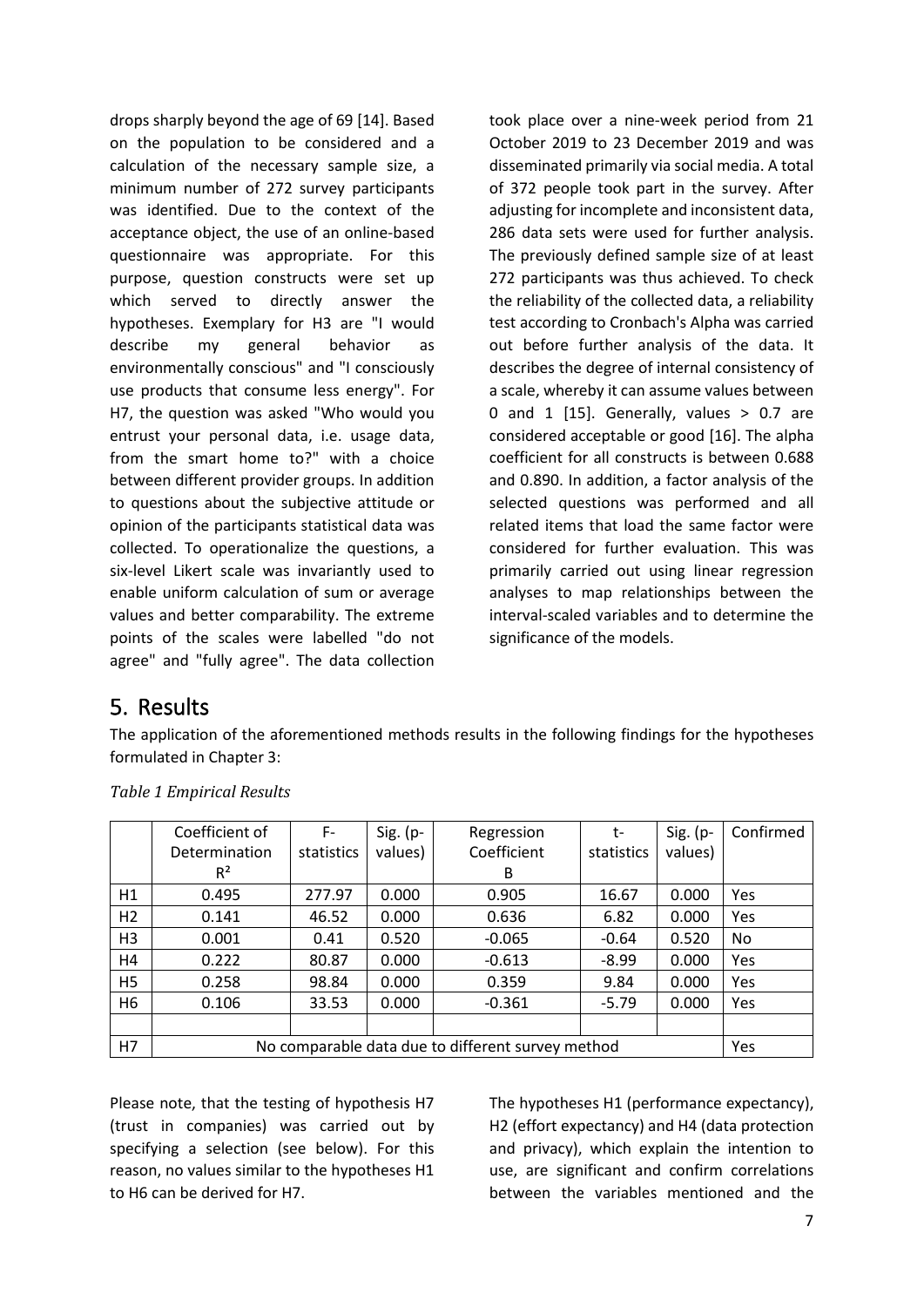intention to use. In addition, H5 (usage possibilities) and H6 (reasons for rejection), which support the expected performance (H1), can also be confirmed. The most striking results are described below.

Hypothesis H3 has a particularly poor model quality with  $R^2$  = 0.001 and is not significant (F  $= 0.41$ ;  $p = 0.520$ ). In addition, the regression coefficient does not explain any relationship between the criterion variable and the predictor variable either and is not significant  $(B = -0.065; T = -0.64; p > 0.05)$ . Hypothesis H3 is therefore rejected. According to this, the influence of personal environmental awareness and energy saving behavior has no relevant influence on the intention to use. For this reason, the factors environmental awareness and energy saving behavior in Figure 2 must be questioned.

Hypothesis H7 (trust in companies) was used to answer the second question. To test hypothesis H7, the survey participants were given the opportunity to choose from categories of providers of smart home technology. Possible was a multiple choice as well as to answer not to trust any of the presented categories of providers at all. Additionally, the general willingness to share data was asked.

[Figure 3](#page-7-0) shows that there are two major groups with regard to the general willingness to share personal usage data. On the one hand those



<span id="page-7-0"></span>*Figure 3 Willingness to Share Personal Data*

who do not agree at all (42%) to share their data and on the other hand those who would share their data depending on the provider (43%). A minority of around 7% said that they would agree generally to the disclosure of their personal data. The "don't know" option was chosen by 9%. Depending on the available response options for trust in provider categories, most respondents chose not to trust anyone (62%) with their data. Among the respondents who would share their usage data, utilities lead the list of providers with around 60%. 27 percentage points behind them follow manufacturers of electronic equipment (see [Figure 4\)](#page-7-1). Internet companies enjoy the least confidence. The H7 hypothesis can therefore be confirmed.



<span id="page-7-1"></span>*Figure 4 Trust in Providers*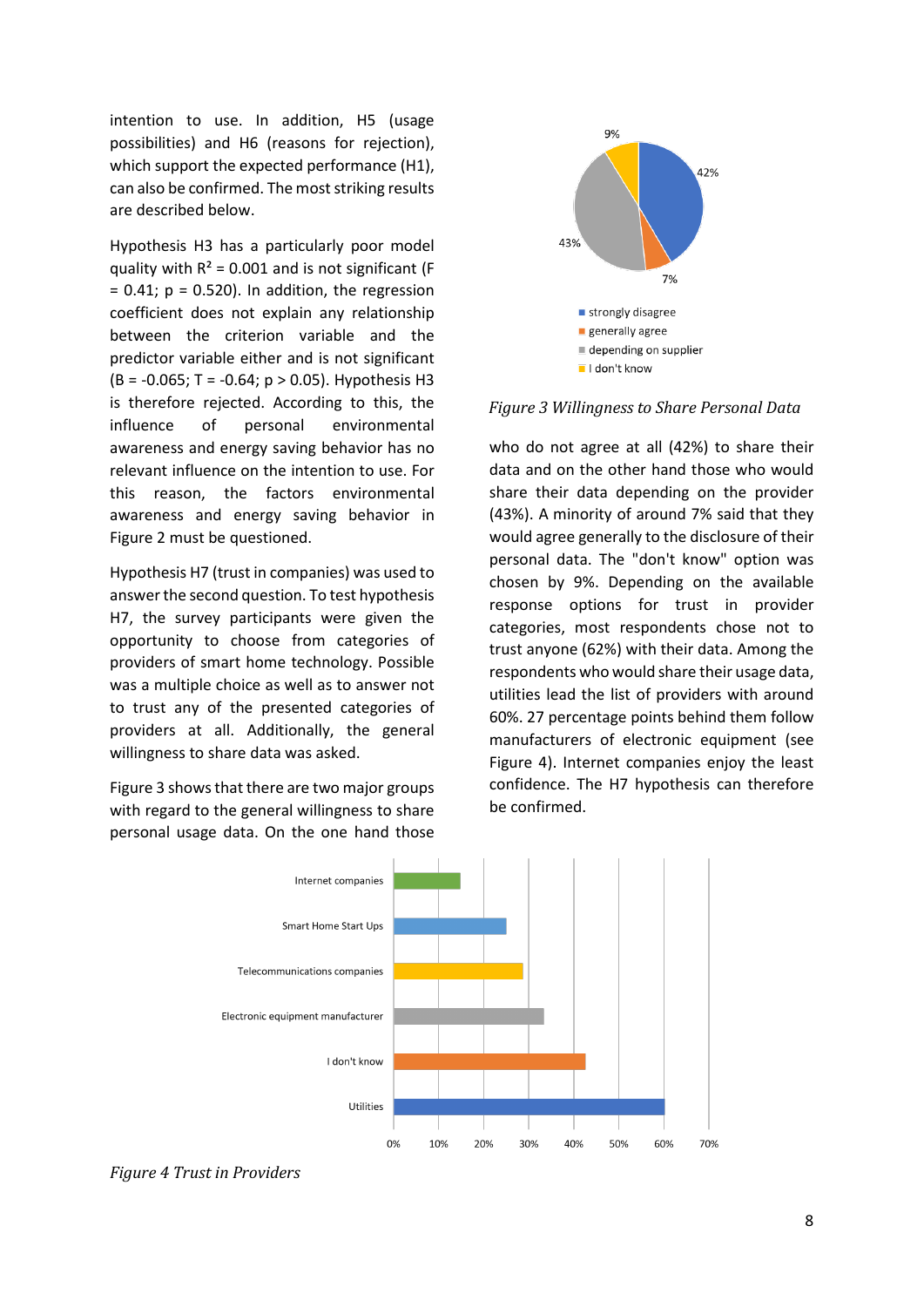# 6. Related Work

Since a smart home is an information system consisting of users and technology, the analysis of user acceptance with regard to the technology has been the subject of research since the beginning of the development of the technology mentioned above. The results of this research are comparable to the contribution of this paper and are described below.

Bradfield et al. use a survey to analyze the perceptions and needs of homeowners in South Africa regarding smart home technology to monitor and improve the energy efficiency of their homes [17]. The results show that smart home technology strengthens homeowners' perceptions of energy consumption, although knowledge about the technology is very limited among the homeowners surveyed. The respondents show general interest, but see a seamless implementation as a prerequisite. Furthermore, the improvement of the quality of life is seen as a further potential. This paper examines the impact of the technology rather than the acceptance factors that are investigated by this paper.

Guhr et al. answer with their paper the question "How do users' concerns for information privacy influence the intention to use SH (smart home) devices?" [18] Comparable to the methodology of this paper, Guhr et al. base their approach to assess privacy concerns on TAM and formulate 7 hypotheses, which are validated with an empirical study. The results show that privacy concerns can influence the use of smart home

# 7. Conclusions and Outlook

For the smart home technology, which is regarded as a growth industry, this analysis of the German market has examined which factors influence the acceptance and use of smart home technology and which potential providers consumers trust most.

technology. The authors emphasize the need to expand their research to investigate further factors influencing the acceptance of smart home technology. This paper provides the mentioned extension.

Analogous to the previously mentioned contribution, the work of Park et al. is also based on TAM [19]. The authors formulate 12 hypotheses to investigate the motivation for using smart home services. For this purpose, an Internet study was conducted in South Korea. The results show that the perceived compatibility, connectivity, control, system reliability and enjoyment of smart home services are positively related to the intention to use them, while there is a negative relationship between perceived costs and the intention to use them. The results are comparable with this paper, which examines the German market and addresses further hypotheses H3 and H7.

Singh et al. investigate the attitudes and perceptions of future smart home users on the basis of an online survey with 234 participants [20]. Improving quality of life and safety were perceived as potential benefits of the technology. In contrast, dependence on technology and observation of private activities were perceived by the respondents as alleged disadvantages. In contrast to this paper, the necessary aspect of user acceptance is not systematically considered in the mentioned contribution. The theoretical approach also differs, as the authors conduct their research without formulating and testing hypotheses.

<span id="page-8-0"></span>The Technology Acceptance Model by Davis [8] and the Unified Theory of Acceptance and Use of Technology by Venkatesh [6] were, based on literature, further developed to answer these questions for the domain smart home. 7 hypotheses were derived from this adapted UTAUT and tested in an empirical study.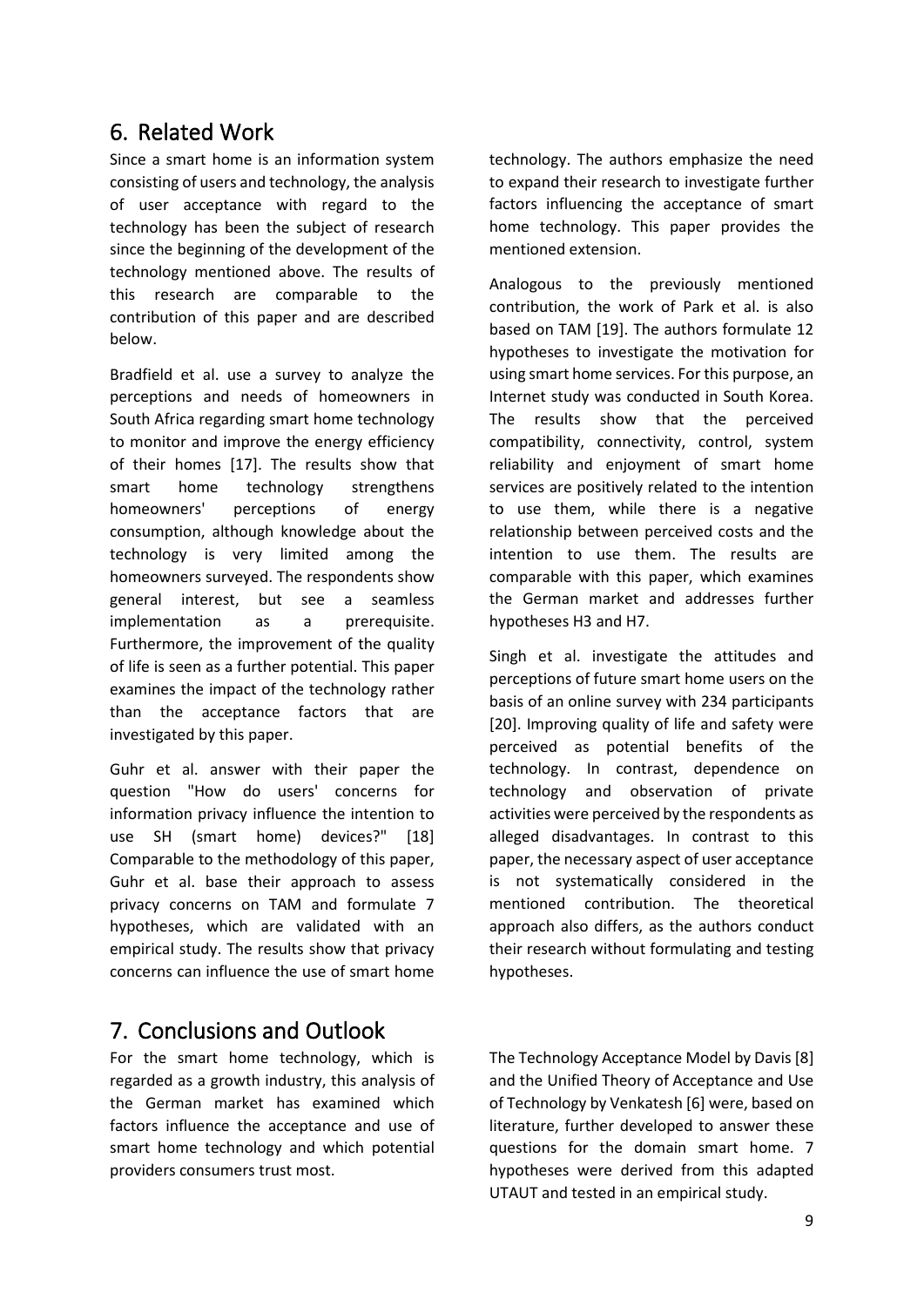As anticipated, it could be confirmed that the intention to use the smart home technology is positively influenced by the expected performance, the effort expectancy and the usage possibilities, while a negative influence comes from the perceived risks regarding data protection and privacy and from the number of known reasons for rejection.

However, despite the global importance of environmental topics and climate change, a connection between environmental awareness and the intention to use smart home products could not be confirmed.

This suggests that the smart home should be seen first and foremost as a convenience product, whose potential environmental benefits, at least at this stage of a still young technology, are at best only a side issue, while confidence in the security of data being assumed to be the sticking point for its further spread.

### 8. References

- [1] D. Marikyan, S. Papagiannidis, and E. Alamanos, "A systematic review of the smart home literature: A user perspective," *Technological Forecasting and Social Change*, vol. 138, pp. 139–154, 2019, doi: 10.1016/j.techfore.2018.08.015.
- [2] C. Tamir and C. Huang, *How people in G20 nations see key issues ahead of this year's summit.* [Online]. Available: https://www.pewresearch.org/facttank/2019/06/26/how-people-in-g20-nations-seekey-issues-ahead-of-this-years-summit/ (accessed: Jul. 16 2020).
- [3] H. Yang, H. Lee, and H. Zo, "User acceptance of smart home services: an extension of the theory of planned behavior," *Industr Mngmnt & Data Systems*, vol. 117, no. 1, pp. 68–89, 2017, doi: 10.1108/IMDS-01-2016-0017.
- [4] Bundesministerium für Wirtschaft und Energie (BMWi), *Smart-Living-Monitor.* [Online]. Available: https://www.smart-living-germany.de/SL/ Redaktion/DE/Publikationen/2020\_03\_25\_Smart-Living-Monitor2020-Vollfassung.pdf? blob= publicationFile&v=11 (accessed: Jul. 16 2020).
- [5] F. D. Davis, *A technology acceptance model for empirically testing new end-user information systems: theory and results.*: Massachusetts

Fittingly, the study confirms the hypothesis that different providers are given different levels of trust. It is noticeable that utilities show a clear confidence advantage over manufacturers of electronic devices, telecommunications companies and smart home startups.

Whether the existing proximity of smart home technology to energy consumption, where a relationship with the energy company already exists, plays a role in this or the comparatively regional roots of many energy companies in the German electricity market could be the subject of further analysis.

The particular trust that consumers place in utilities with regard to the security of their data could form the basis for research into new business models driven by utilities in the smart home market, which could be developed, for example, in the context of the roll-out of smart metering systems.

> Institute of Technology; Sloan School of Management, 1986.

- [6] V. Venkatesh, M. Morris, G. Davis, and F. Davis, "User Acceptance of Information Technology: Toward A Unified View," *MIS Quarterly*, Vol. 27, pp. 425–478, 2003.
- [7] J. C. Williams and S. J. Lynn, "Acceptance: An Historical and Conceptual Review," *Imagination, Cognition and Personality*, vol. 30, no. 1, pp. 5–56, 2010, doi: 10.2190/IC.30.1.c.
- [8] F. D. Davis, R. P. Bagozzi, and P. R. Warshaw, "User Acceptance of Computer Technology: A Comparison of Two Theoretical Models," *Management Science*, vol. 35, no. 8, pp. 982–1003, 1989, doi: 10.1287/mnsc.35.8.982.
- [9] W. R. King and J. He, "A meta-analysis of the technology acceptance model," *Information & Management*, vol. 43, no. 6, pp. 740–755, 2006, doi: 10.1016/j.im.2006.05.003.
- [10] V. Venkatesh, J. Thong, and X. Xu, "Unified Theory of Acceptance and Use of Technology: A Synthesis and the Road Ahead," *JAIS*, vol. 17, no. 5, pp. 328– 376, 2016, doi: 10.17705/1jais.00428.
- [11] A. Chang, "UTAUT and UTAUT 2: A Review and Agenda for Future Research," *The Winners*, vol. 13, no. 2, p. 10, 2012, doi: 10.21512/tw.v13i2.656.